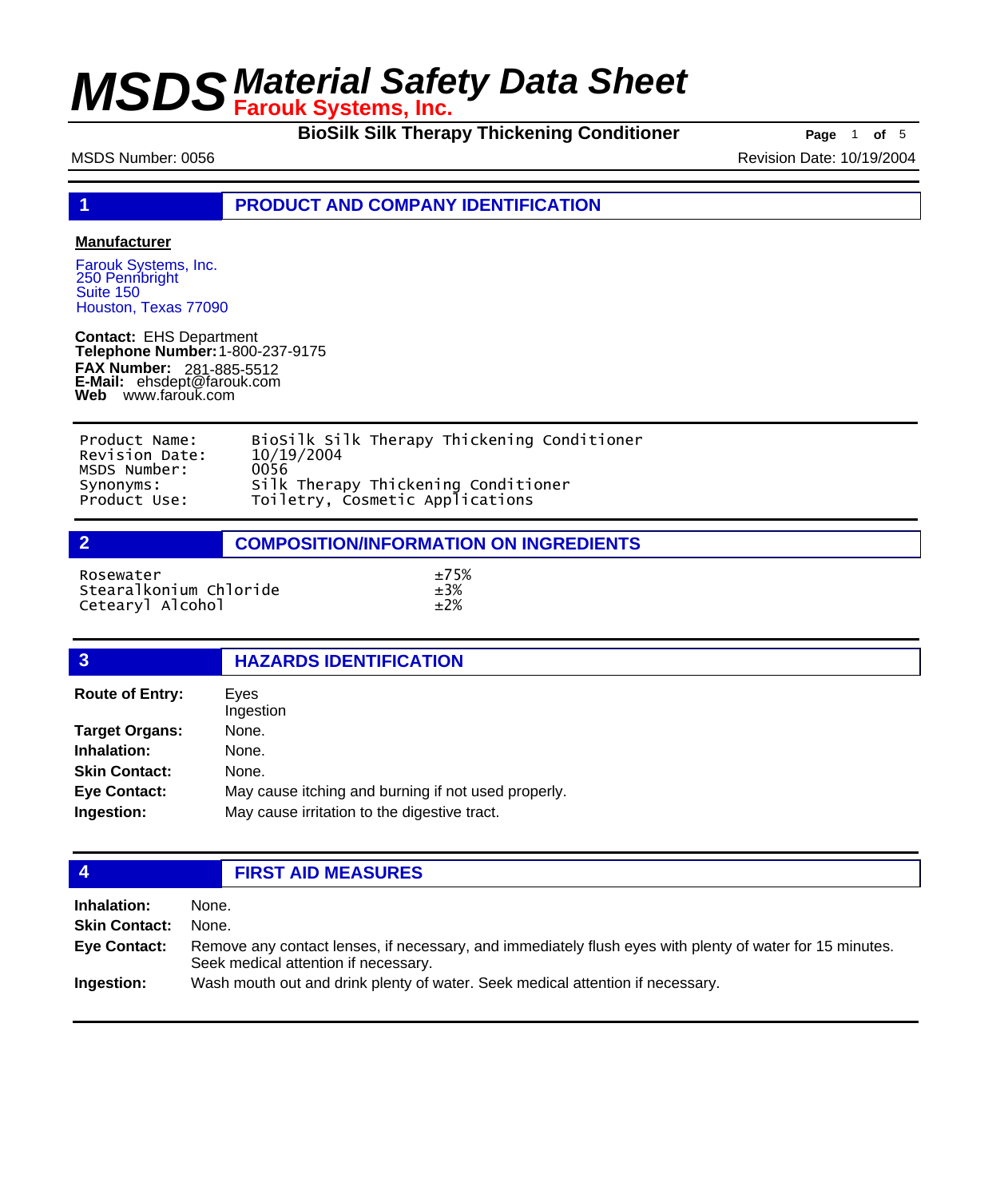**BioSilk Silk Therapy Thickening Conditioner Page** 2 of 5

MSDS Number: 0056 Revision Date: 10/19/2004

### **5 FIRE FIGHTING MEASURES**

FLASHPOINT AND METHOD:

 None. FLAMMABLE LIQUIDS:

None.

AUTO IGNITION TEMP: None

FLAMMABLE CLASS: None.

BURNING RATE OF SOLID:

Not available

GENERAL HAZARDS: Evacuate personnel downwind of fire to avoid inhalation of fumes and smoke.

EXTINGUISHING METHODS: Chemical type foam, CO2(Carbon Dioxide), Dry Chemical, Water Fog

HAZARDOUS COMBUSTION PRODUCTS: None.

FIRE FIGHTING PROCEDURES: This product is not flammable.However, hazardous decomposition and combustion products may be formed in a fire situation. Cool exposed containers with water spray to prevent overheating.

FIRE FIGHTING EQUIPMENT: Respiratory and eye protection are required for fire fighting personnel. Full protective equipment (Bunker Gear) and self contained breathing apparatus (SCBA) should be used for all indoor fires and significant outdoor fires. For small outdoor fires, which may be easily extinguished with a portable fire extinguisher, use of a SCBA may not be needed.

## **6 ACCIDENTAL RELEASE MEASURES**

SMALL SPILL: When a spill occurs, use absorbent material on the substance. Dispose of the material according to all local, state and federal regulations. Always use an absorbent material when cleaning up a spill.

ENVIRONMENTAL PRECAUTIONS: Avoid run-off or release into sewers, stormdrains and waterways.

GENERAL PRECAUTIONS: Remove containers away from flammable materials.

## *HANDLING AND STORAGE*

Use appropriate personal protective equipment as specified in Section 8. Handle in a manner consistent with good household/personal techniques and practices. **Handling Precautions:** Keep containers/bottles securely sealed when not in use. Store in cool/dry conditions that do **Storage Requirements:**

not exceed room temperature. Try to store product in temperatures between 40°F to 90° F.

## **8 EXPOSURE CONTROLS/PERSONAL PROTECTION**

These recommendations provide general guideance for handling this product safely. Because specific use conditions may vary, safety procedures should be developed for each specific application of this product. When developing procedures, always consider potential waste, disposal and personal safety issues. **Engineering Controls:** EYES AND FACE: For reasonable foreseeable uses of this product, eye and face protection is not required. SKIN: For reasonable foreseeable uses of this product, skin protection is not required. RESPIRATORY: For reasonable foreseeable uses of this product, respiratory protection is not required. **Protective Equipment:** EXPOSURE GUIDELINES: Overexposure is unlikely. Since all parameters cannot be foreseen, the

use of engineering controls to reduce exposure may be necessary.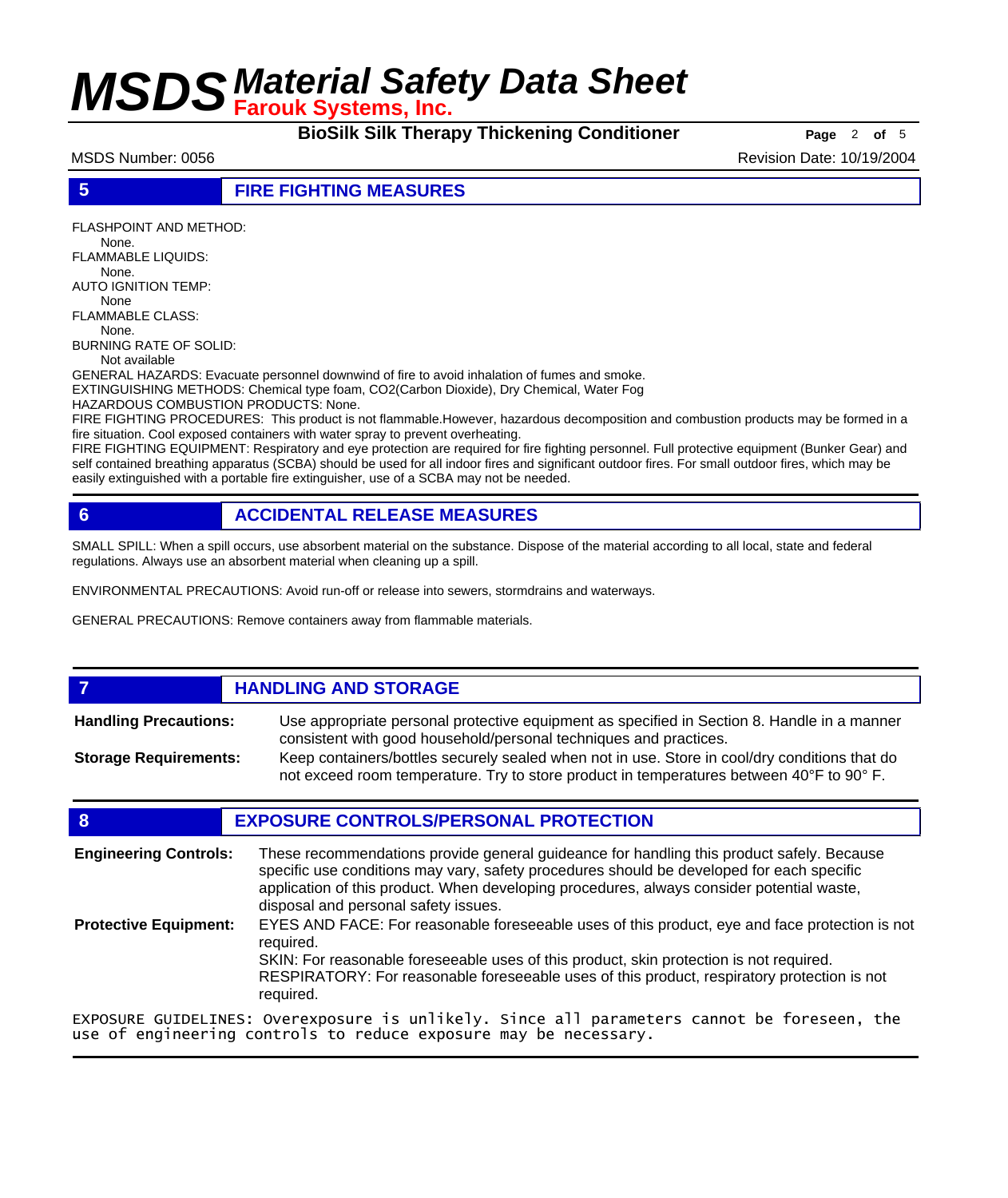**BioSilk Silk Therapy Thickening Conditioner Page** 3 of 5

MSDS Number: 0056 Revision Date: 10/19/2004

## **9 PHYSICAL AND CHEMICAL PROPERTIES**

**Appearance:** White, viscous cream **Physical State:** Liquid **Odor:** Pleasant, fruity fragrance **pH:** 4.6 **Vapor Pressure:** N/A **Vapor Density:** N/A

## **Boiling Point:** 212° F **Freezing/Melting Pt.:** N/A **Solubility:** Soluble in water. **Spec Grav./Density:** 10.9

| 10 <sup>°</sup>                               | <b>STABILITY AND REACTIVITY</b> |                                           |
|-----------------------------------------------|---------------------------------|-------------------------------------------|
| Stability:                                    |                                 | <b>YES</b>                                |
| <b>Conditions to avoid:</b>                   |                                 | Extreme temperatures.                     |
| Materials to avoid (incompatability):         |                                 | Keep away from strong oxidizing material. |
| Hazardous Decomposition products: None known. |                                 |                                           |
| <b>Hazardous Polymerization:</b>              |                                 | Will Not Occur.                           |

## **11 TOXICOLOGICAL INFORMATION**

ACUTE: DERMAL LD50: Not available. ORAL LD50: Not available. INHALATION LC50: Not available. EYE EFFECTS: This product may cause irritation to eyes if not used under normal conditions. TARGET ORGANS: NONE. SENSITIZATIONS: Not available. CARCINOGENICITY: IARC: Listed by IARC - No. NTP: Listed by NTP - No. OSHA: Listed by OSHA - No.

MUTAGENICITY: Not available. REPRODUCTIVE EFFECTS: None. TERATOGENIC EFFECTS: Not available.

## **12 ECOLOGICAL INFORMATION**

ENVIRONMENTAL DATA: Not available. ECOTOXICOLOGICAL INFO: Not available. DISTRIBUTION: Not available. CHEMICAL FATE INFO: Not available.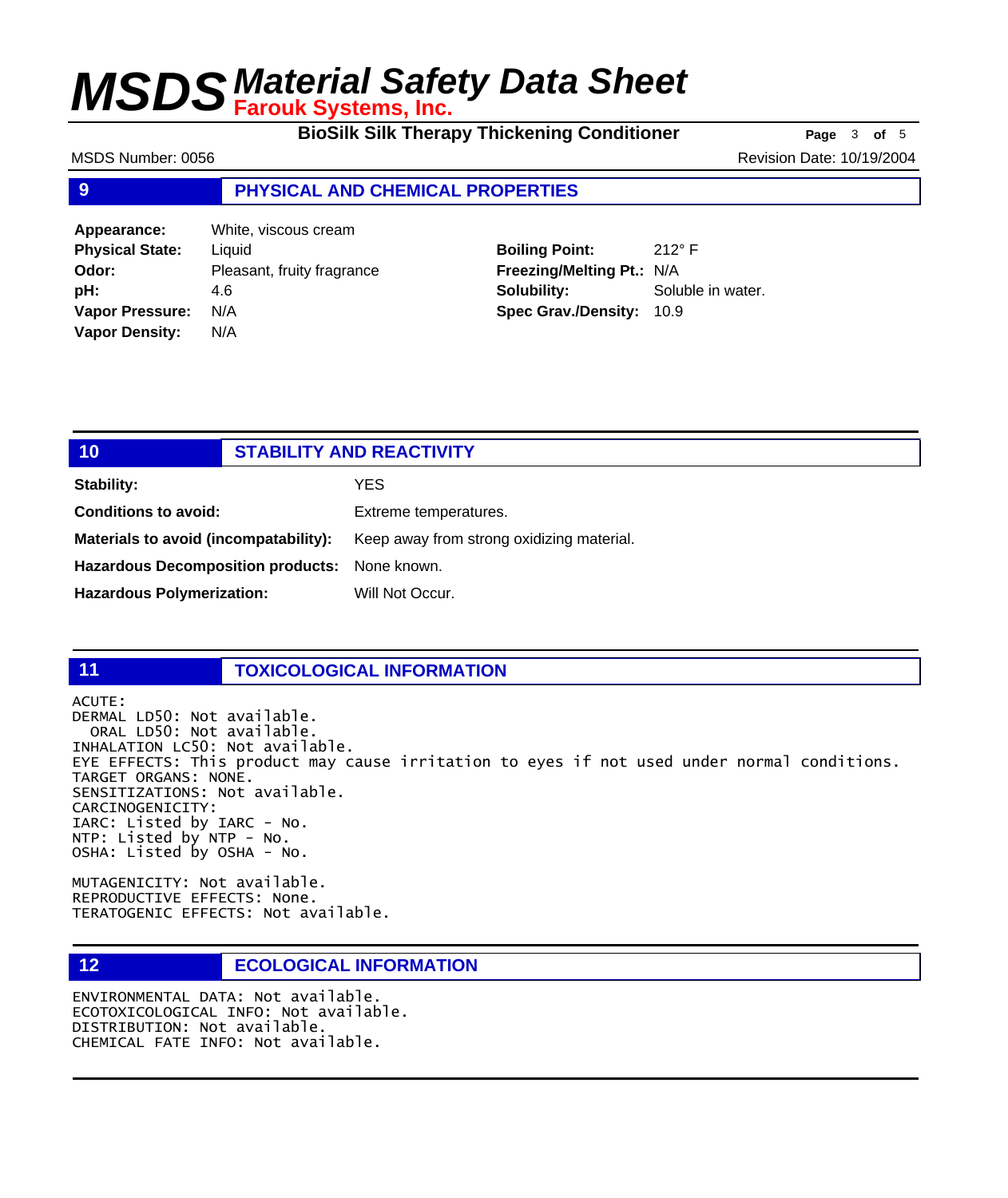**BioSilk Silk Therapy Thickening Conditioner Page** 4 of 5

MSDS Number: 0056 Revision Date: 10/19/2004

### **13 DISPOSAL CONSIDERATIONS**

US EPA Waste Number and Descriptions:

DISPOSAL METHOD: Controlled release of diluted product into a biological wastewater treatment plant. COMPONENT WASTE NUMBER: No EPA Waste Numbers are applicable for this product's components. DISPOSAL INSTRUCTIONS: Dispose of waste material according to local, state and federal rules and regulations.

**14 TRANSPORT INFORMATION**

This product is not regulated as a hazardous material by the United States (DOT) or Canadian (TDG) transportation regulations.

Outside the United States

DOT CLASSIFICATION: Shipping Name: BioSilk Thickening Conditioner Class: None. Non-regulated, non-hazardous

IMDG CLASSIFICATION: Shipping Name: BioSilk Thickening Conditioner Class: None. Non-regulated, non-hazardous

IATA CLASSIFICATION: Shipping Name: BioSilk Thickening Conditioner Class: None. Non-regulated, non-hazardous

1-800-424-9300 1-703-527-3887 CHEMTREC

## **15 REGULATORY INFORMATION**

UNITED STATES: SARA TITLE III (Superfund Amendments and Reauthorization Act) 311/312 HAZARD CATEGORIES Fire: No. Pressure Generating: No. Reactivity: No. Acute: No. 313 REPORTABLE INGREDIENTS: Not applicable. TITLE III NOTES: None. CERCLA(Comprehensive Response, Compensation, and Liability Act) CERCLA RQ: None. TSCA(Toxic Substance Release Act) TSCA REGULATORY: All ingredients are listed in the TSCA Inventory. CANADA: WHMIS(WORKER HAZARDOUS MATERIAL INFORMATION SYSTEM) This product is WHMIS controlled. CANADIAN INGREDIENT DISCLOSURE LIST: None. CANADIAN ENVIRONMENTAL PROTECTION ACT: All intentional ingredients are listed on the DSL(Domestic Substance List). EUROPEAN COMMUNITY: EU REGULATORY: All intentional ingredients are listed on the European's EINECS Inventory. STATE REGULATIONS: Not available. LOCAL REGULATIONS: Not available.